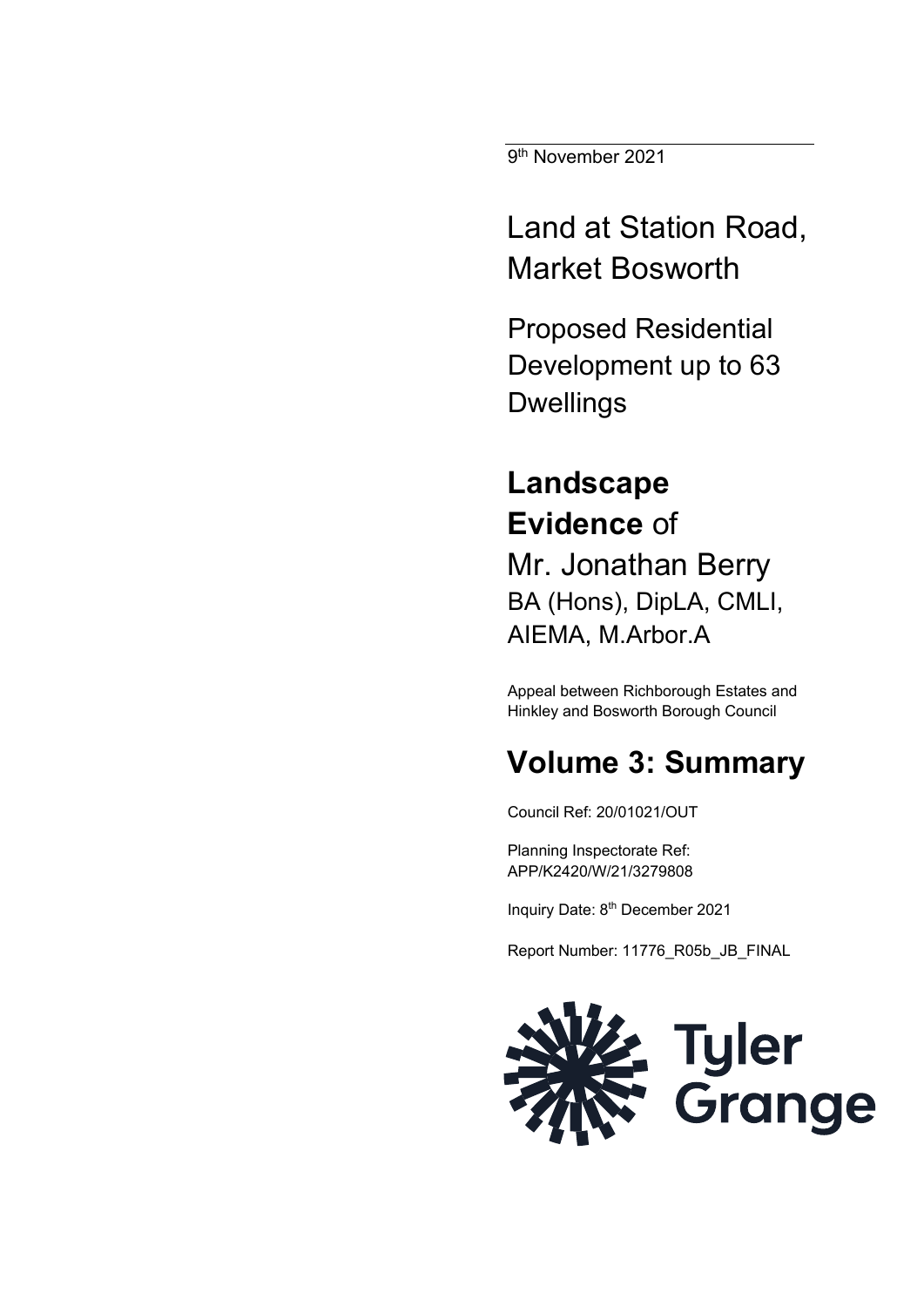#### **Volume 1: Text**

| Section 1: Introduction, Appeal Context & Principal Issues  Error! Bookmark not defined.              |  |
|-------------------------------------------------------------------------------------------------------|--|
| Section 2: Background, Context & Structure of Evidence Error! Bookmark not defined.                   |  |
| Section 3: Responding to the Reasons for Refusal and Disputed Matters Error! Bookmark<br>not defined. |  |
|                                                                                                       |  |
|                                                                                                       |  |

### **Volume 2: Appendices**

Appendix 1: Extract of the Guidelines for Landscape & Visual Impact Assessment 3rd Edition (GLVIA3)

Appendix 2: Final Verified Visualisations for 'View 1' and 'Vista 11'

Appendix 3: Tyler Grange Summary of Effects (extracted from the LVIA and LVIA Addendum)

Appendix 4: Final Visualisations for the new 'Vista 11'

Appendix 5: Officers Report (25th May 2021)

Appendix 6: Response to other Amalgamated Local Objections

Appendix 7: Extract of the Landscape Character Area 'LCA C - Bosworth Parkland' - Hinckley and Bosworth Landscape Character Assessment (2017)

Appendix 8: Tyler Grange LVIA Assessment Criteria

Appendix 9: Photographic Analysis of Station Road Settlement Edge

Appendix 10: Extract of the Market Bosworth Neighbourhood Plan (2014)

Appendix 11: Appraisal of the Character of the Approaches to the Market Bosworth Conservation Area (November 2013)

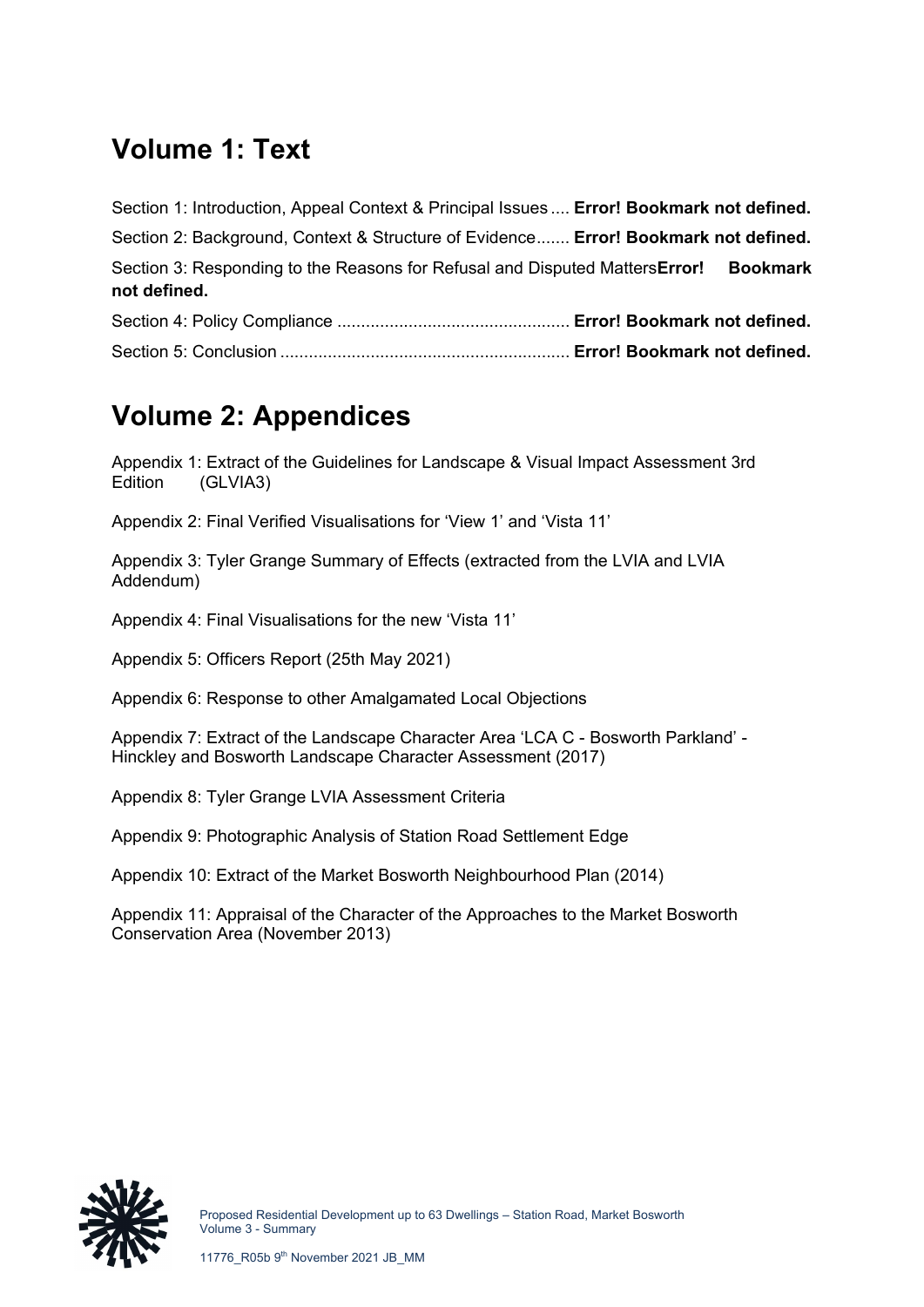#### **Volume 2: Plans**

- Plan 1: Site Location (TG Ref: 11776/P10)
- Plan 2: Site Context (TG Ref: 11776/P11)
- Plan 3: Published Landscape Character (TG Ref: 11776/P12)
- Plan 4: Zone of Theoretical Visibility (TG Ref: 11776/P13)
- Plan 5: Photoviewpoint Location Plan & Public Rights of Way (TG Ref: 11776/P14)
- Plan 6: Landscape Strategy (TG Ref: 11776/P15)
- Photoviewpoints 1-16 (TG Ref: 11776/P16)

#### **Volume 3: Summary**



Proposed Residential Development up to 63 Dwellings – Station Road, Market Bosworth Volume 3 - Summary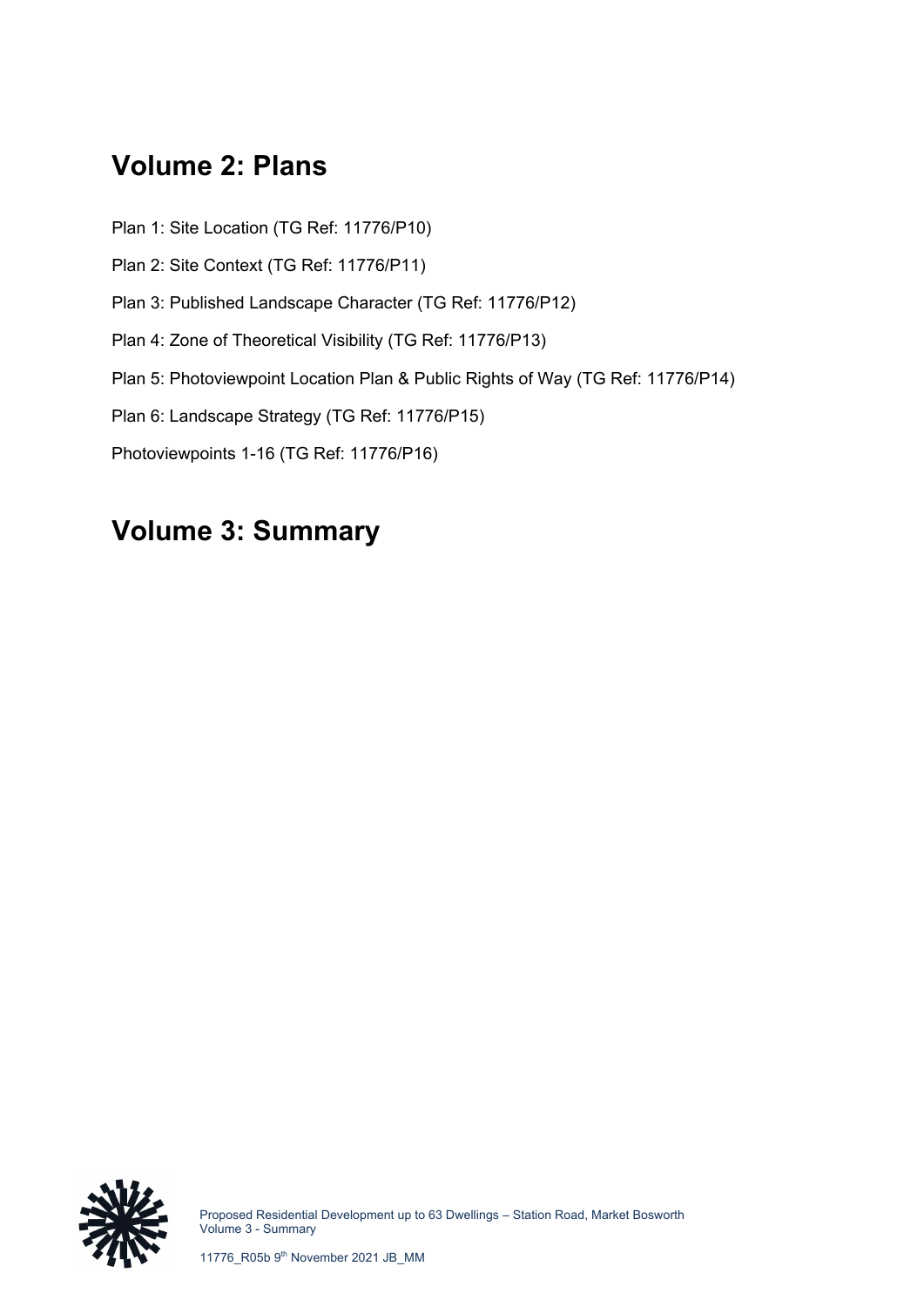# **Summary**

- S.1. My name is Jonathan Berry, I am a founding partner of Tyler Grange Group Ltd and I specialise in landscape and visual planning issues associated with development and change. I hold a BA (Hons) degree in Landscape Architecture and a Post Graduate diploma in Landscape Architecture from the University of Gloucestershire. I am a Chartered Member of the Landscape Institute (LI), an Associate of the Institute of Environmental Management and Assessment (IEMA) and a Professional Member of the Arboricultural Association (AA).
- S.2. Tyler Grange was formally instructed by Richborough Estates (the Appellant) on the 30<sup>th</sup> June 2020 to produce a Landscape & Visual Impact Assessment in support of an outline planning application (Council Ref. 20/01021/OUT). This followed initial landscape duediligence studies that were undertaken in June 2019.
- S.3. Despite the recommendation for approval by Officers and endorsement of the findings of the LVIA by LUC, the landscape experts appointed by the Council to review the planning submission, the application was refused. The Council alleges that the proposed development is contrary to policy DM4 Safeguarding the Countryside and Settlement Separation of the Site Allocations and Development Management Policies DPD July 2016 and Policies CE3 Important Views and Vistas and CE5 Landscape of the wider Parish of the Market Bosworth Neighbourhood Plan 2014 and, that the harm arising would significantly and demonstrably outweigh the benefits when considered against the Framework as a whole.
- S.4. Following the dismissal of the planning application by Hinkley and Bosworth Council (the Council) on the  $8<sup>th</sup>$  June 2021, I was instructed to prepare landscape evidence. The evidence I have prepared here represents my professional opinion on the aspects of landscape impact assessment, responding to the Council's reasons for refusal. I believe the facts stated in this evidence are true, accurate and have been prepared in accordance with the guidance of my professional institution (the Landscape Institute and the Arboricultural Association).
- S.5. The Appeal Site covers a total area of 4.2 hectares (Ha), of which 2.04 Ha (48.6%) comprises a residential-led scheme up to 63 dwellings, with internal streets and associated landscaping. The remaining 2.16 Ha (51.4%) of the Site comprises both informal Green Infrastructure (GI) and more formal play facilities. In accordance with the Council's guidance a locally equipped area for plan (LEAP) is to be provided, along with a trim-trail and a circular walk. The required open space provision for a development of this scale would total 0.64 hectares, so the Appeal proposals represent a significant over-provision.
- S.6. There is a limited scope of disagreement between the Council and the Appellant, mainly focused on the degree of acceptability of the change to local views. Following the refusal of the application, the Landscape Statement of Common Ground has established further agreement and more clarity on the case against the Appellant, than that previously contained within the Council's Statement of Case.

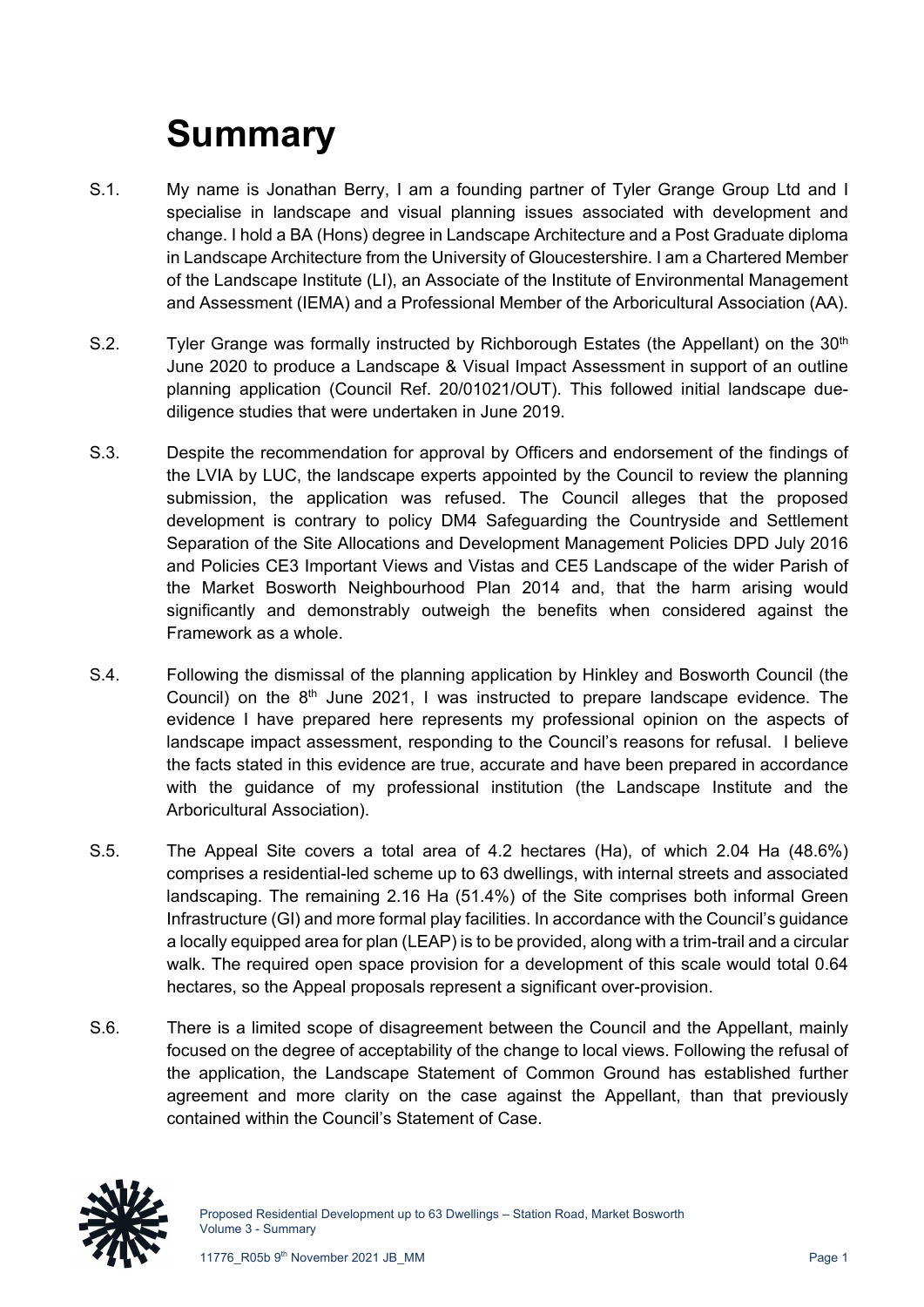- S.7. The areas of dispute can be summarised as:
	- The predicted magnitude of change and resultant effects upon the character and appearance of the Appeal Site itself;
	- The approach taken, the predicted magnitude of change and the resultant effects upon 'View 1' and 'Vista 11' as identified in the Neighbourhood Plan;
	- The failure to appropriately consider the predicted effects upon surrounding residents;
	- The failure to appropriately consider the recreational users of Station Road; and
	- That the proposed development would result in 'major' adverse effects that would have significant impacts.
- S.8. I provide a final response and conclusion on each matter below.
- S.9. In terms of landscape character, it is agreed that Appeal Site is currently bordered by built development and residential development is currently a characteristic feature of the immediate locality. It is also agreed that the Site possesses some typical features of the Bosworth Parkland Landscape Character Area (LCA) but does not contain any protected or rare features. Furthermore, the proposed development would not result in a change to the understanding and documented characteristics of the wider Bosworth Parkland LCA. The Site is not subject to a landscape designation and is not a 'valued landscape' under Paragraph 170 of the Framework.
- S.10. There is also agreement of the predicted magnitude of change upon the LCA and effects at year 1, which are judged to be 'minor' adverse. As such, the evidence provided confirms that effects upon the local character are limited and localised. Based on that position, it is difficult to determine why the Council disputes the 'medium' magnitude of change and resultant worst-case year 1 'moderate' adverse effects predicted for the Appeal Site itself.
- S.11. My evidence has demonstrated that the proposed development will result in the loss of some of the ordinary pastoral grassland features and an alteration to an agricultural pond, to be replaced by a residential-led scheme and new internal highways. However, the changes experienced will be highly localised. The magnitude of change judgement has also considered that the scheme can deliver the enhancement of existing features as well as the incorporation of new landscape features, wildflower meadows, hedgerow planting and SuDS creation in association with the provision of open space, new public realm and the ability to establish long-term management of the remaining vegetation structure. Approximately 51.4% of the Appeal Site is to be retained and enhanced, responding positively to the objectives of the Hinckley & Bosworth Landscape Character Assessment.
- S.12. To represent a larger magnitude of change and a more adverse effect, which now appears to be the Council's case, the development as proposed would have to cause substantial loss or unacceptable alteration to a number of valued components of landscape, including the introduction of elements that are both visually intrusive and uncharacteristic. This is not

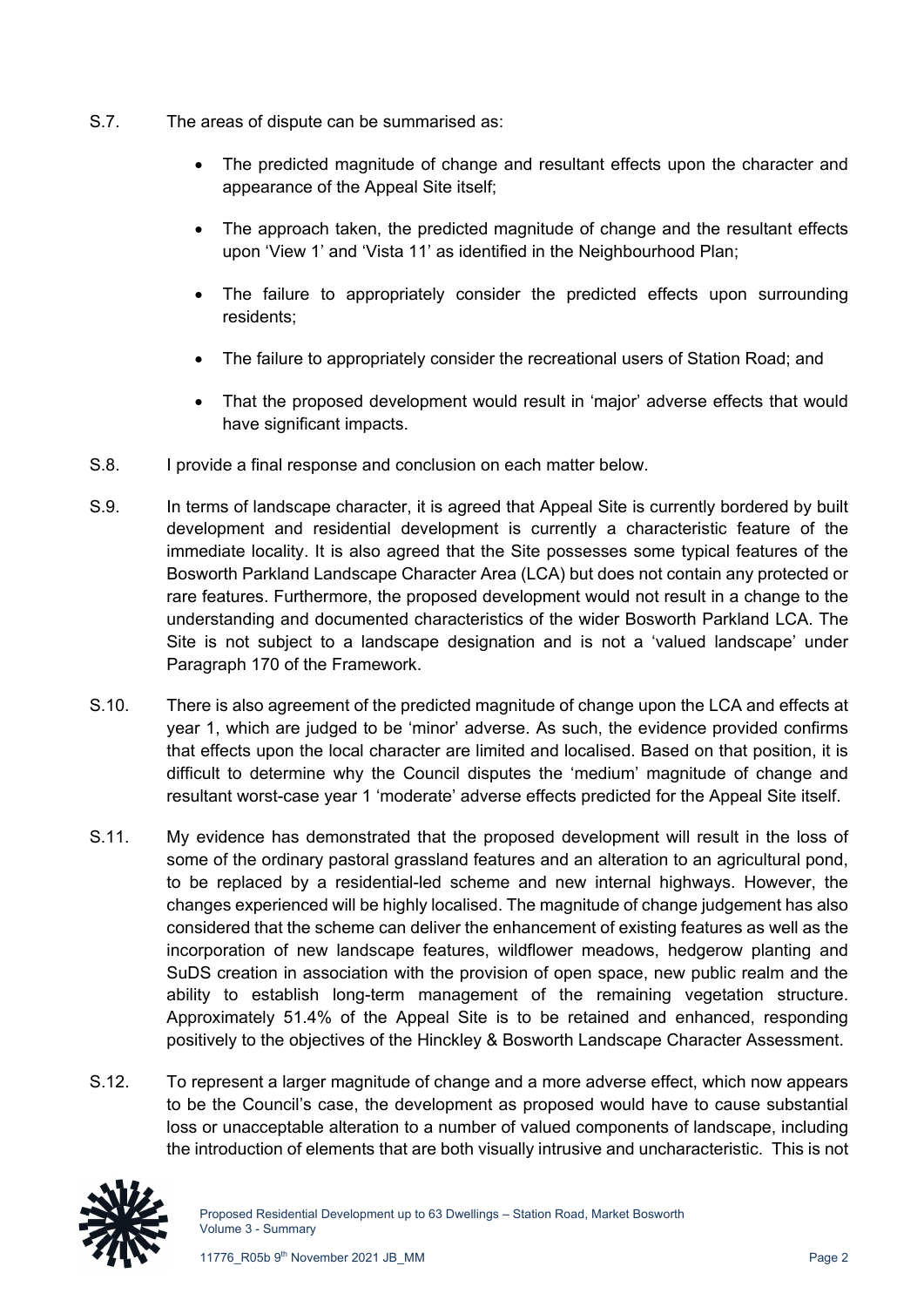and there is an error on the Council's part, in not acknowledging that the responsive scheme parameters and mitigation measures proposed will lessen the effects upon the character of the Site.

- S.13. When considering 'View 1', it is important to remember that the Council and their appointed landscape experts (LUC), agreed that the development parameters demonstrated that the wooded backdrop to the existing view would be largely preserved. They also confirmed that the assessment of occupational effects on views available to transient users of Station Road as being Minor Adverse, was reasonable.
- S.14. In terms of the predicted magnitude of change, from the photographic location of 'View 1' as contained in the Neighbourhood Plan, the proposed development will form a small, filtered and visually characteristic part of a much wider panorama, which includes the consented development and the existing access to the Kyngs Golf and Country Club. The worst-case magnitude of change for pedestrians using Station Road would be 'high' at construction stage and 'medium' at occupation (i.e. a noticeable alteration to the view over a short-medium distance). As illustrated on the verified visualisation, forward visibility remains along Station Road and the tapered development parameters have been designed to retain visibility up-slope towards the wooded hilltop. Views north over the Wharf Farm to the wider countryside will also remain.
- S.15. Overall, the worst-case effects arising for 'View 1' are judged to be 'minor adverse' at year 1 and year 15. The harm arising is extremely localised, the receptors are experiencing the change at the immediate settlement edge and, views to the wooded hilltop remain intact.
- S.16. In terms of 'Vista 11', the Council originally agreed that there would be notable changes from this location and the local residents of properties along Station Road would experience 'moderate' adverse effects, as established in the LVIA. However, they also noted that the proposed mitigation measures reduced this impact.
- S.17. My evidence is consistent with that judgement. It established that the overall sensitivity for the transient users of Station Road and Godsons Hill (pedestrians and drivers) in the location of 'Vista 11' were considered to be 'medium', but for thoroughness and given the close proximity of the adjoining houses, residential receptors were also considered. They were also assigned a 'medium' sensitivity classification.
- S.18. In terms of the predicted magnitude of change, from the photographic location of 'Vista 11' as contained in the Neighbourhood Plan, it is considered as being 'medium', as there will be a noticeable change to some outward views. However, the scheme parameters have sought to restrict built development from the eastern portion of the Site, ensuring that the views out are not occupied completely by the proposed development. As illustrated on the verified visualisations, the height parameters also enable glimpsed views of the distant wooded skyline and distant views also remain west along Station Road. Furthermore, a significant portion of the view is already occupied by residential development, including the houses at Pipistrelle Drive. The backdrop is also to contain the consented development at the Kyngs Golf and Country Club.

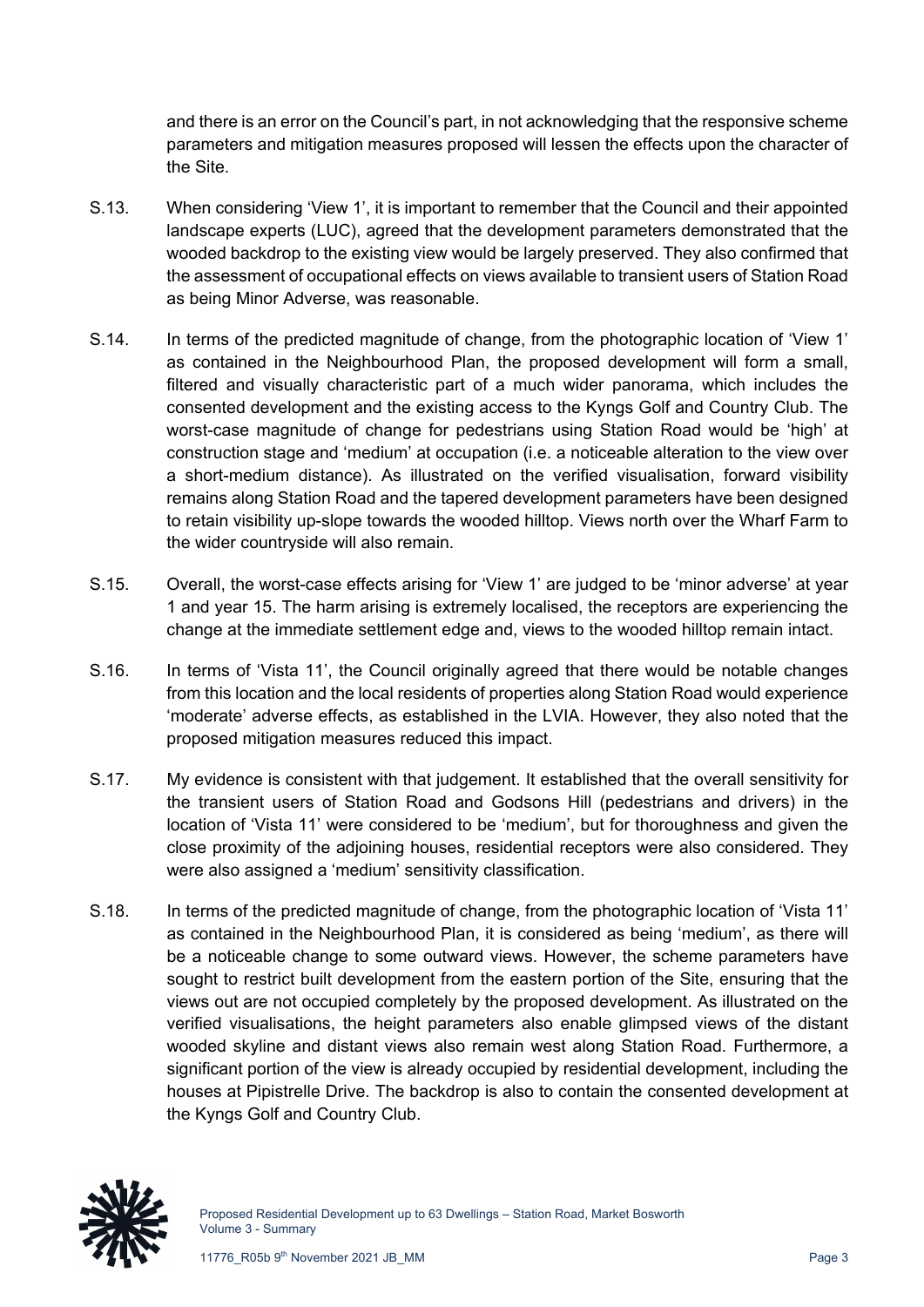- S.19. Overall, the worst-case effects arising for 'Vista 11' at year 1 and year 15 are judged to be 'moderate adverse'. The change wouldn't represent a major and visually uncharacteristic element to the views and, the changes would only affect a highly localised geographical area.
- S.20. Regarding the Council's claim that there has been a failure to appropriately consider the predicted effects upon surrounding residents and transient users of Station Road, my evidence has demonstrated full and transparent consideration of both. In terms of residents, it is correct to note that they do not have a right to a view. Also, as agreed there will be no harm to residential amenity and the Council nor their appointed experts (LUC) never made any request for a residential amenity assessment to be undertaken as part of the submitted LVIA. Notwithstanding that, 18 properties were assessed in association with Station Road and Godsons Hill.
- S.21. In these locations, it is important to note that the susceptibility of the private properties and associated sensitivity was judged to be 'medium'. Approximately 12 of the 18 receptors are single storey bungalows, outward views are blocked by garden boundaries and associated vegetation and, some have oblique orientations and limited views from habitable windows. For an edge of settlement location, this represents a limited number of visual receptors.
- S.22. It is accepted that the LVIA could have provided an additional assessment upon the three private dwellings that are located to the east of the Appeal Site, but neither the Council nor their expert advisors (LUC) requested the need for the consideration of these private properties. In any case, those properties (Godsons Hill Farm, Woodlands and Spinney Cottage) adjoin the western boundary of the Appeal Site but are elevated and located in large plots. To the south, Spinney Cottage sits within a heavily wooded context with limited inter-visibility with the Appeal Site. To the north of that, Woodlands is located closer to the Site boundary and does experience some inter-visibility. Further north and beyond the boundary of the Site is Godson Hill Farm. That has a main elevational orientation to the north-west and vegetation along its southern curtilage filters views back towards the Appeal Site.
- S.23. For residents on Station Road and Godsons Hill, the magnitude of change is considered as being 'medium', as there will be a noticeable change to some outward views, although the change is often experienced from ground floor windows and filtered by garden vegetation. In some cases, the views out are already framed by other houses and the scheme parameters have sought to restrict built development from the eastern portion of the Site, ensuring that the views out are not occupied completely by the proposed development. For the three elevated properties to the east, where views are available the development will be seen at a lower level in the foreground but retaining the distant views out to the wider countryside beyond.
- S.24. The level of effect upon residents is judged to be 'moderate adverse' at year 1 and year 15, as the proximity to the proposed development will not diminish. It would be clearly visible and with some prominent elements but would not be uncharacteristic. Given the Council dispute this judgement, it can only be assumed that they would place the level of effect at the very top of the hierarchy (major adverse). On that basis, logic would determine that even

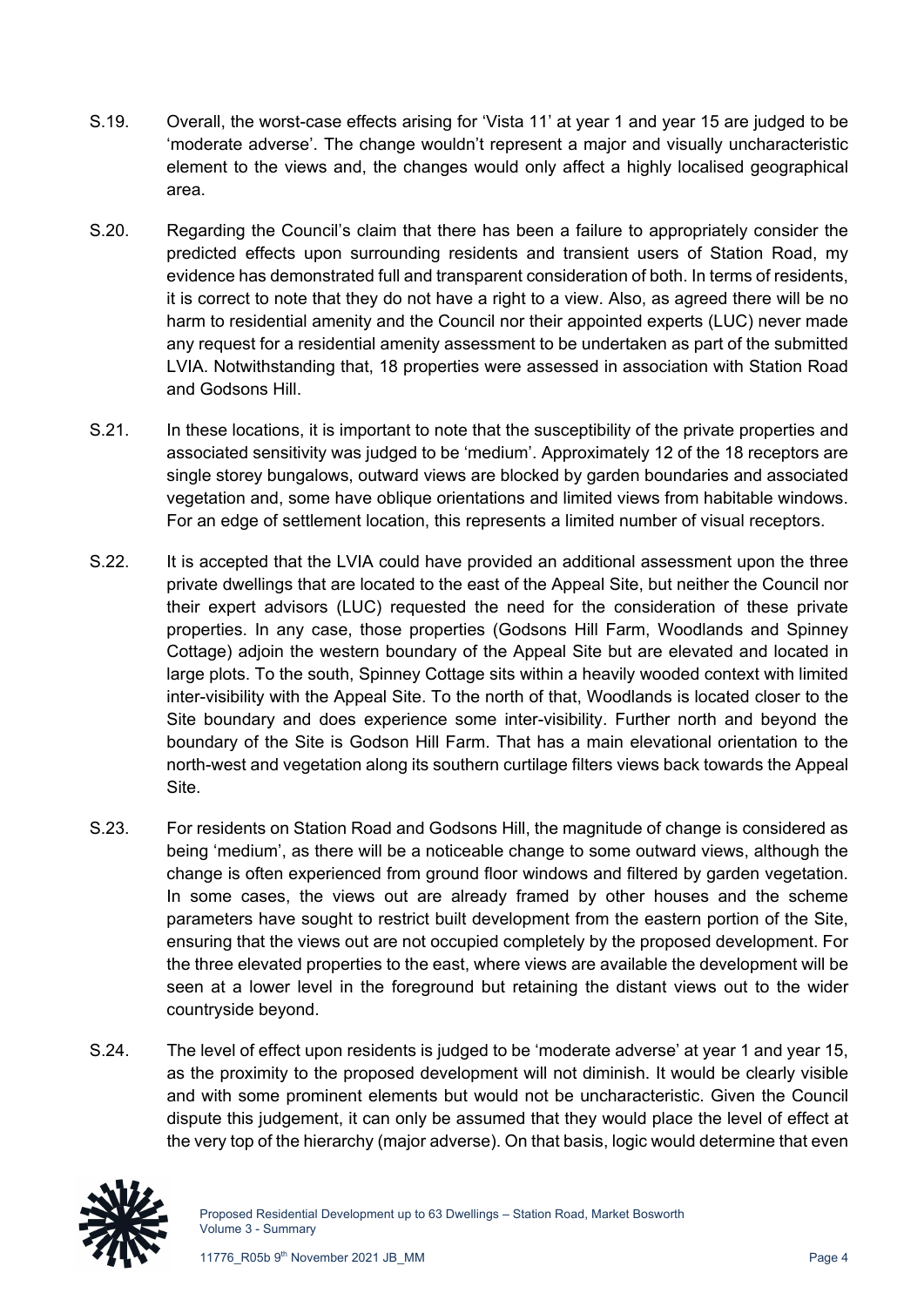if the development were of a greater scale or had not incorporated the mitigation measures as suggested, that the resultant effects could be no worse. That is incorrect in my opinion, as another development option could have terminated all outward views or introduced uncharacteristic height parameters for example.

- S.25. In terms of the transient users of Station Road, 8 viewpoint locations were provided within the submitted LVIA and that was accepted as being proportionate. No additional viewpoint locations or specific receptors were requested as follow-up to the submission of the planning application or during the extended consultation and determination period.
- S.26. My evidence confirms that potential visibility of the Appeal Site can be seen over a liner distance of approximately 425 metres, although it is intermittent in places as filtered by the existing sections of roadside vegetation. Vehicle users and those travelling either towards or away from Market Bosworth will be well aware of the settled context. For vehicle uses, the Site and the adjoining settlement will be largely experienced through peripheral vision, with central focus being on the road ahead.
- S.27. It is accepted that for pedestrian users and vehicle users alike, that there will be a change as they pass the Appeal Site, albeit experienced at different speeds and with a different focus on the view. The LVIA establishes that the magnitude of change for users would be 'medium' (i.e. a noticeable alteration to the view over a short-medium distance). The proposed development would be seen as a sequential component of the settled approach to Market Bosworth and scheme parameters have been established specifically to set development back from the road frontage in excess of 17 metres and responding to the alignment of the 'View 1' as shown in the Neighbourhood Plan.
- S.28. The approach into Market Bosworth from west to east will remain largely unchanged until the summit of the railway bridge and at that location, the proposed development will form a small part of a much wider panorama. The existing mixed vernacular is an evident part of that view and pedestrians can clearly see the industrial commercial development to the south (such as the J.J. Churchill buildings) and the residential development at Pipistrelle Drive to the north. Views will remain north along the railway line to the open countryside and with the proposed development parameters, the wooded hilltop to the east will remain visible as part of the transient approach.
- S.29. Further along Station Road as pedestrians get closer the Appeal Site itself, the development will of course become more visible, albeit set back and beyond a new boundary hedgerow. As already indicated in relation to 'View 1', forward visibility remains along Station Road and the tapered development parameters have been designed to retain visibility up-slope towards the wooded hilltop. The consented development and the existing access to the Kyngs Golf and Country Club are also a component part of these views.
- S.30. The level of effect is judged to be 'minor adverse' at year 1 and year 15, as the proximity to the proposed development will not diminish; however, receptor adjustment will occur over time as users become more familiar with the development context and, the boundary landscaping will mature, but be managed to enable views across the Site to the wooded hilltop beyond. The development would be visible and cause some visual intrusion at close proximity but is not considered incongruous and visually uncharacteristic given the

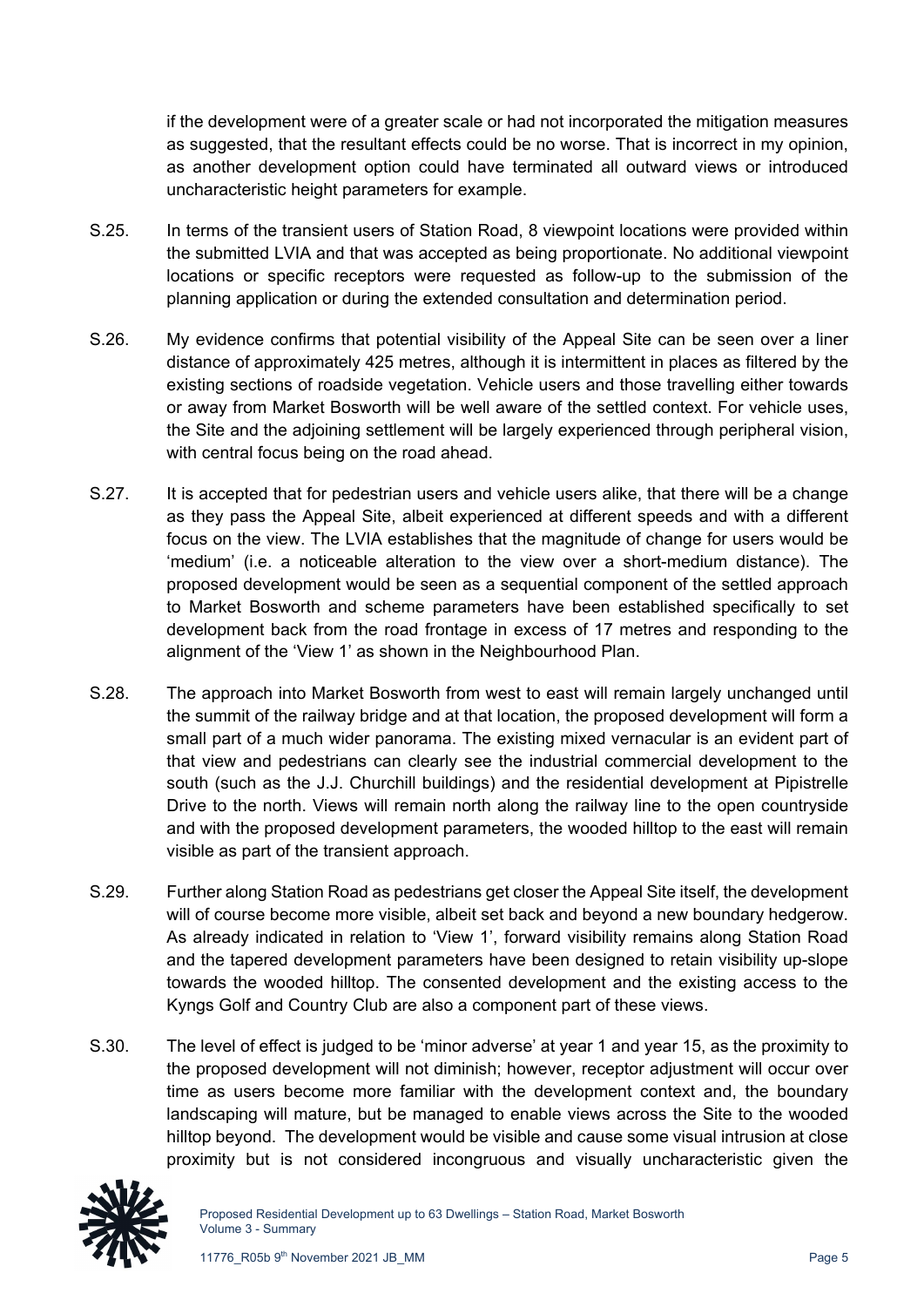settlement edge location. It is also important to note that users of the pavement along Station Road will also be able to access the newly proposed recreational routes within the Site itself and appreciate the wider views out across the countryside to the north from the elevated area of public open space to the west.

- S.31. The Council's stance must be that the impact on the transient users of Station Road would see a development that would be substantially uncharacteristic, highly prominent and would disrupt fine and valued views into and across the area. Based on my evidence, the submitted LVIA and the agreement reached with LUC, I suggest the Council have overstated the effects and not considered the overall sequential experience of travelling along Station Road, as the harm is extremely localised and the receptors are only experiencing change on one side of the road and even then, against the backdrop of the consented Kyngs Golf and Country Club development.
- S.32. Finally, as set out in the Landscape SoCG, the Council have suggested that the proposed development would result in 'major' adverse effects that would cause significant harm.
- S.33. That does not accord with the findings of the LVIA and the Council themselves within the Officers Report confirmed that the proposal would only have a 'major' adverse landscape effects on the Appeal Site at the construction phase. That impact would be temporary and would reduce to 'moderate' adverse effects at year 1 occupation. LUC did raise a concern that 'major' adverse effects could arise, but only for 'Vista 11' and not the transient users of Station Road. However, there was an error within the LUC observations on the submitted LVIA. In relation to 'Vista 11' they incorrectly cited the residents on Godsons Hill and Station Road as 'high' sensitivity receptors, whereas the LVIA assigns a 'medium' sensitivity judgement. That error would have affected their overall judgement and the associated effects.
- S.34. In my opinion, the changes arising as a result of the proposed development would not represent a major and visually uncharacteristic element in the landscape and, the changes would only affect a highly localised geographical area. The vast majority of the identified ordinary features will be retained and enhanced and, the proposed mitigation and enhancements will mature, and landscaping will result in greater assimilation of the development into the local landscape over time. On that basis, the changes arising, and the operational effects would not sit at the highest end of the assessment hierarchy as judged by the Council.
- S.35. Furthermore, the submitted LVIA was not undertaken as part of an EIA and therefore not required to establish whether the effects arising are or are not significant. However, the wording of Neighbourhood Plan (NP) Policy CE3 uses the term 'significant harm', so a subjective judgement has been made based on my evidence. In my opinion, the changes predicted are not significant as the proposed development parameters demonstrate that mitigation has been incorporated to reduce the overall effects, including the provision of an improved vista location. So, whilst some harm will arise, it is highly localised and does not result in an irrevocable and uncharacteristic intrusion or unacceptable disruption of the finest views into and across the area.